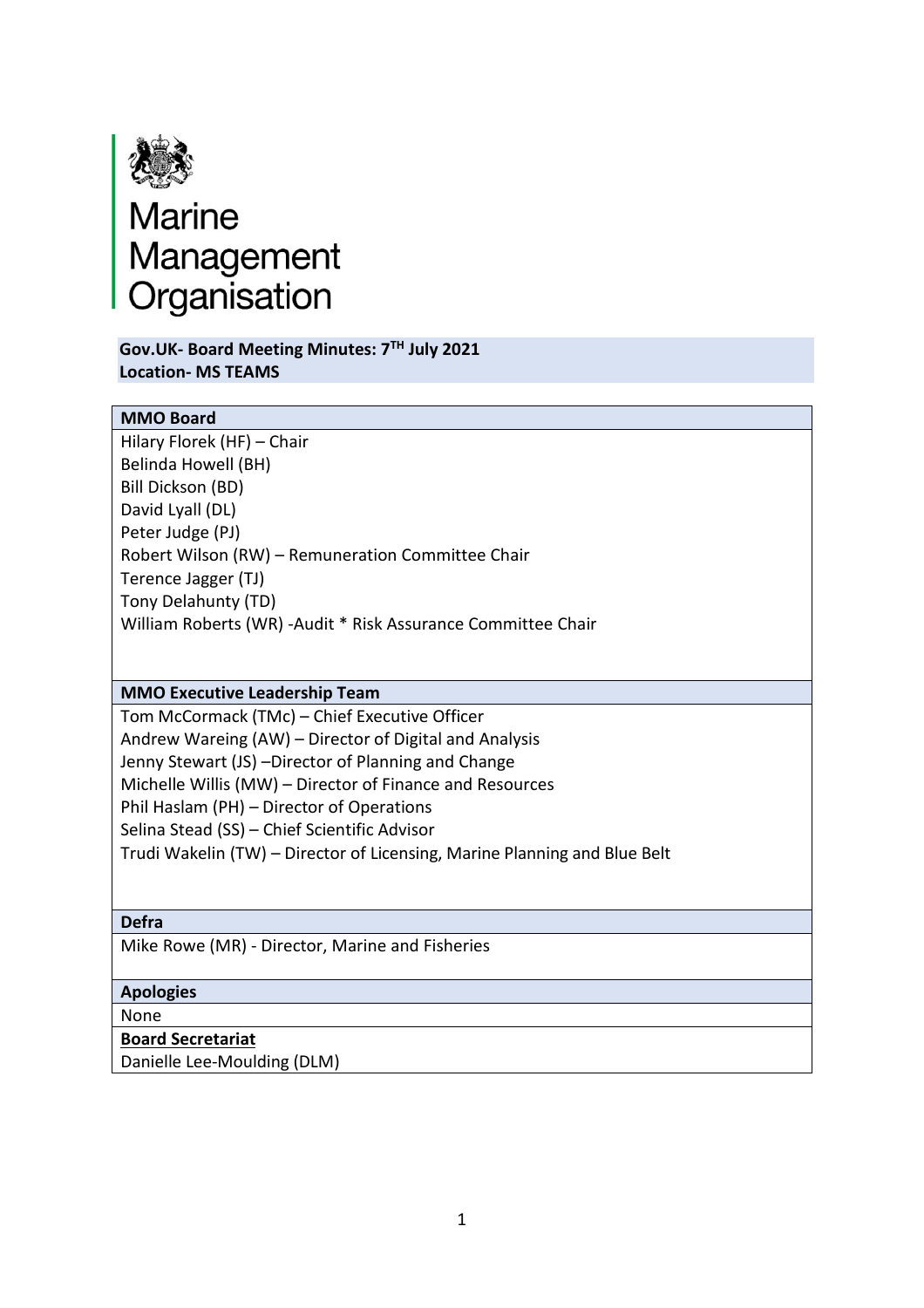#### **Governance**

### **1. Welcome and Introductory Remarks**

1.1 HF welcomed all, recognised for the minutes a formal thanks and goodbye to Phil Haslam who is leaving MMO on the  $6<sup>th</sup>$  August.

## **2. Declaration of Interests**

2.1 Bill Roberts declaration of investing in new company responsible for provision of hydrogen fuel systems .

## **3. Minutes and actions of previous meeting.**

3.1 Approval of April MMOB minutes suspended to a further date due to amendments needed. MW to take forward. Actions arising have all been completed .

### **Action – MW to correct minutes.**

3.2 Chair invited JS to cover update on action regarding actions document for the MMO Strategy. TMc has shared note with MMOB. Chair queried update and any new timescales. JS gave update.

### **Action- Brief note outlining comms plan to chair with key dates following staff conference.**

### **Operational & Financial**

## **4. MMO Annual Report & Accounts 2020/21 Update**

4.1 MW updated on the ARA. ARA is on hold due to the recent judgement of an ongoing legal civil case.

4.2 BR acknowledged as ARAC chair that without the legal judgement issue there are no significant findings or weaknesses in the accounts or controls. The layout of the financial analysis shows a clear position of how we have spent and exercised our resource. The performance and ARA are very clearly laid out.

## **Recommendation- to delay until this legal matter has concluded and we are in a confirmed position to proceed.**

### **Action- to discuss at a future MMOB.**

### **5. Defra view from bridge and introduction**

5.1 MR acknowledged it has been a very intense and busy three months. Fisheries negotiations have now been concluded, hopefully 2022 will be a smoother process as we now have a platform for discussions in place with work only needed on a few small areas.

5.2 Domestically we have had the G7 summit , a big announcement on global protecting 30 by 30, Blue Planet with the fund now up and running. We had the publication of the remaining MP, this brings us to a key stage thanks to the close work between Defra and MMO on the Marine Plans.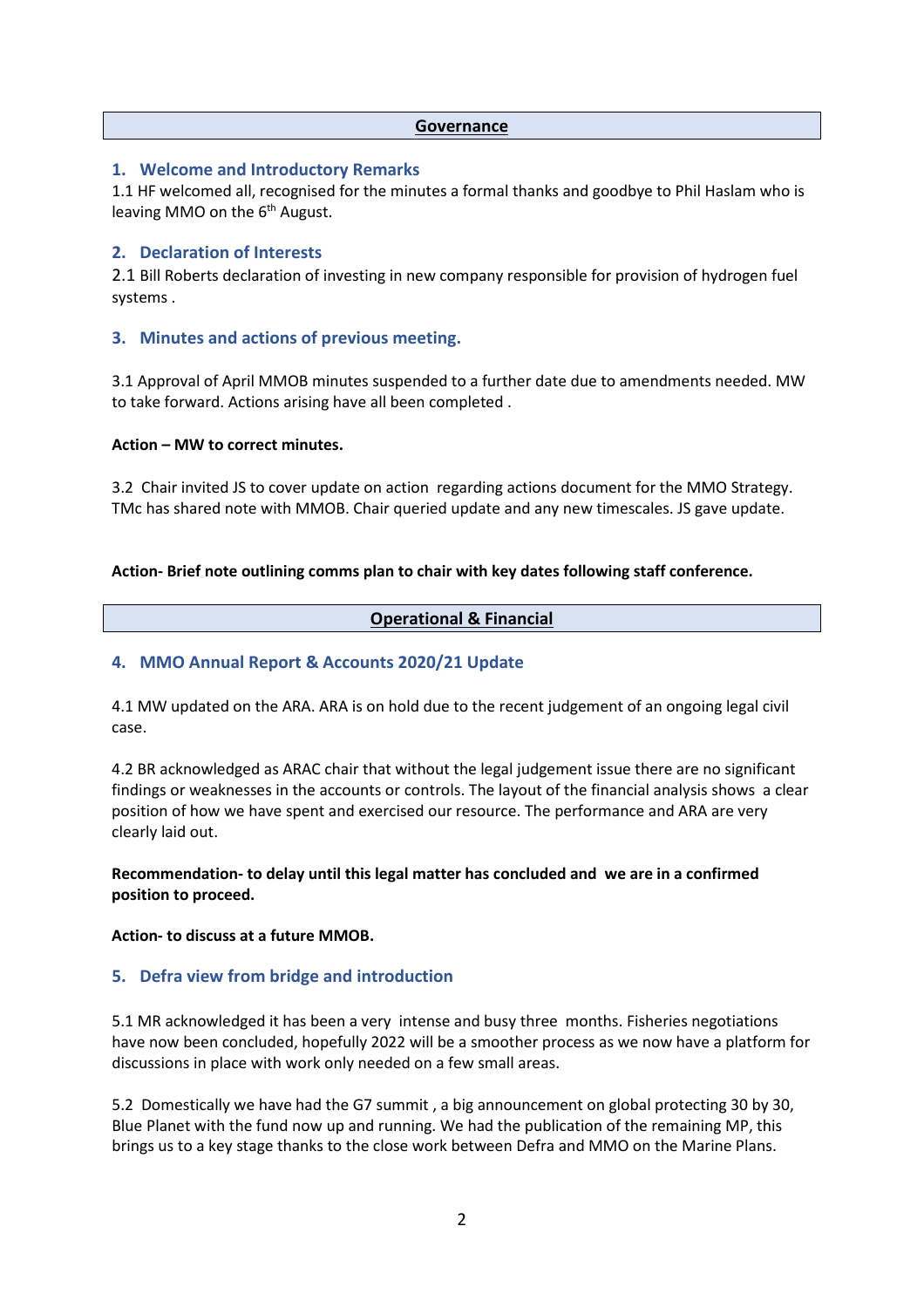# **6. Commercial Approvals- BB Surveillance Update**

6.1 TJ excused himself due to a possible conflict in a related industry role.

6.2 TW covered the BB surveillance update, this is replacing existing framework, and has been re tendered in line with commercial framework. MMOB queried the funding stream and how we evaluate this accordingly . TW advised work packages are produced and used throughout the year at various BoT. Each of the different OT have different compliance and enforcement and areas of concern. We analyse the movements of vessels to confirm or support risk assessments in line with that. As a result of that intelligence, operational and tasking decisions are made but information is also used in order to support detentions. We have had a successful prosecution during the period.

6.3 In terms of affordability and value for money we have also used the information from the commercial satellite to compare against lower cost options. We have looked at using lower cost satellite imagery as an alternative or long range drones. Allowing the BoT to look at the most cost effective surveillance. The FCDO are the SRO for the project, they set out the Programme mandate and objectives ,with input from the BoT. Annual reports are produced to demonstrate activities and outcomes we have achieved which is published more broadly to stakeholders and there is a detailed set of criteria that the contract is assessed against.

# **7 Performance, Finance, Risk & Change**

7.1 MW presented financial update . Tracking run rates and spend in line with budget, we are confident of delivering a balanced budget but we as an ELT have work to do to minimise pressures .

7.3 MW signposted two areas to draw attention to ; the additional resource for the marine protected areas and that ,MMOB will receive a new finance pack for Q1, which WR has assisted in simplifying, it will be uploaded outside of the next board and MMOB are invited to give feedback.

7.4 JS invited comment and feedback in terms of overall performance acknowledging the positive start, and the big success with marine plans, as well as continued delivery on BB.Highlighted launch of fisheries and seafood scheme.

## **Action- DLM to confirm timescale with JS.**

7.5 Update on recent ARAC meeting. A newly recruited Risk specialist has helped us reframe and reorientate our risk around the orange book and how we look at risk, including looking at the benefits of our risk appetite and what this will look like. We have a roadmap for the year with a clear plan and timeline of what we want to do, not only within the organisation but also lifting ourselves out to look at risk differently.

7.6 WR acknowledged success of work so far and extended invitation to risk workshops to all of the non-executive team, further work to develop the strategic notes will be actioned ahead of a workshop in the Autumn.

7.9 Health & Safety Update – took as read.

## **Strategic Developments**